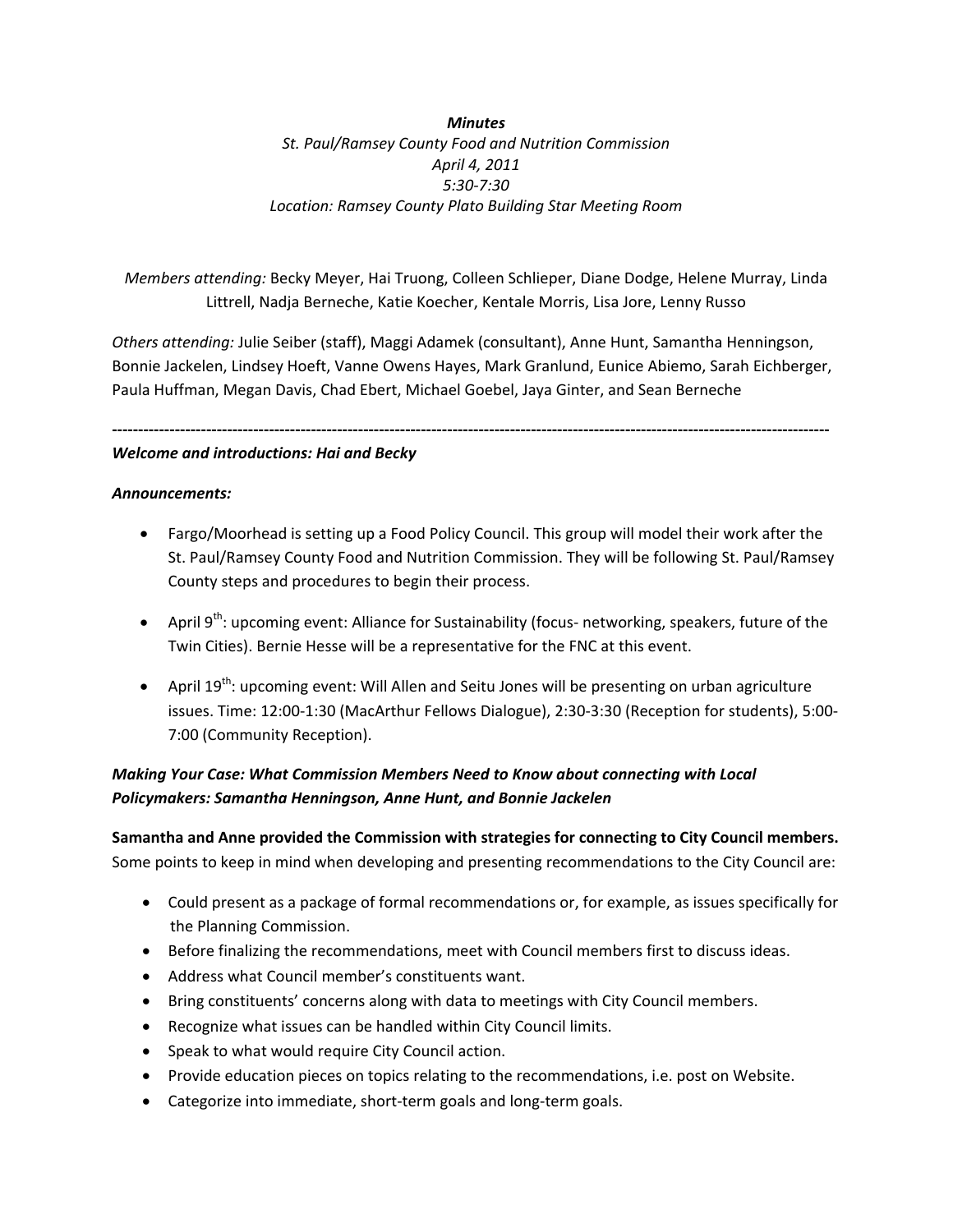- Categorize into areas of ordinance changes, budget related, etc.
- Recognize the strong Mayor system within St. Paul.
- Work to establish community support behind the work being done.
- Important to get feedback from communities and use their feedback while developing the recommendations.
- Important to have a "campaign plan" where people can rally around some of the final recommendations.
- Try to focus on topics that Council members are passionate about as well as their constituents.
- Could have these recommendations reviewed within City Council offices or within policy work sessions (more informal meeting setting).

**Bonnie provided the Commission with strategies for connecting with County Board members.** Bonnie echoed many of the same advice for the FNC as Samantha and Anne. She believed it was a good idea to speak with County Commission members and "find champions to push the recommendations through."

- A place to present and discuss recommendations would be "workshop meetings" which are informal sessions:
	- o This would provide a chance for real dialogue before putting the recommendations on the County Board agenda.
	- o Best time for workshop meeting is Tuesday at 1:30 (location: large conference room in Courthouse) (County Board meetings are every Tuesday at 9am)
	- o There are no workshop meetings in the months of July and August
- Establishing timelines is important for the work with the County
	- o Official Board meeting information should be given to Bonnie 6‐12 weeks in advance
	- $\circ$  For the tentatively scheduled workshop on May 24<sup>th</sup>, should have information to Bonnie by May 10‐14
- Bonnie provided a handout with Commissioners contact information.
- Budget work is done in August and September and is a busy time

Bonnie recommended that FNC members to write a short memo (2 pages) to send in advance of a meeting with City or County members (Bonnie could provide a copy of a template for a memo). The months of May and June are the best months to meet with members. It was also recommended that FNC members write their Commissioners as constituents. Anne, Samantha, and Bonnie are willing to look at the recommendations, documents for review.

#### *Open group discussion after presentation by Bonnie, Samantha, and Anne.*

Maggie suggested positioning recommendations as a  $1<sup>st</sup>$  wave,  $2<sup>nd</sup>$  wave situations. Recognize that right now the context is collaboration and planning, while in the fall the focus will be implementation of recommendations. City and County staff could be invited to a future meeting to help find the key people to implement the recommendations.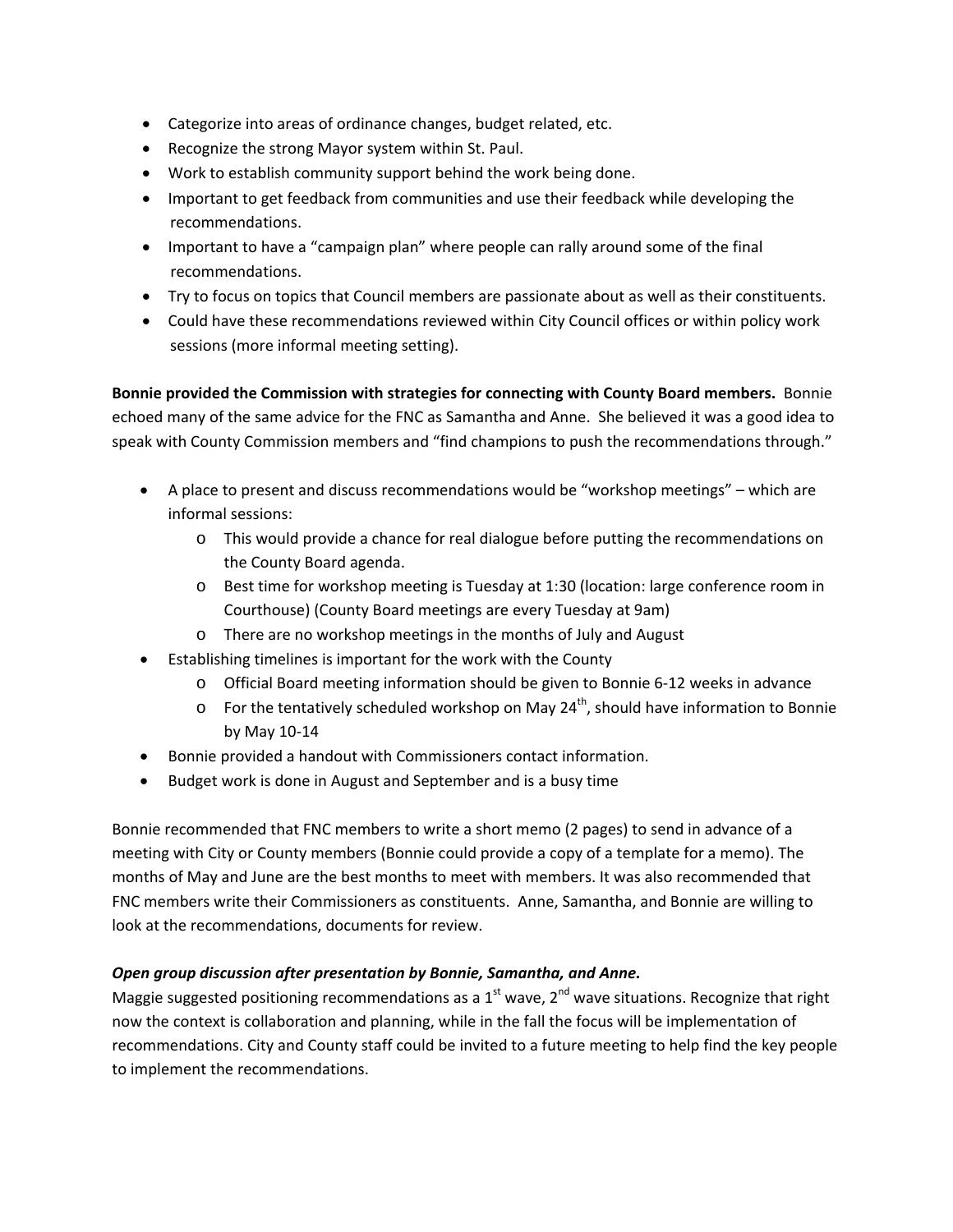A discussion took place on whether any recommendations were budget related. If so, it is important to introduce and address those first because budget planning is being carried out soon. **By the end of April any items with budget issues should be presented to City or County.** Lenny gave an example of a budget related recommendation coming from the Food Literacy Task Force. The Urban Agriculture Task Force will have some tax-revenue items to recommend, i.e. dealing with land issues.

#### *Lightning Review Session: Sharing Task Force Vision Statements: Group work*

All vision statements for each Task Force were provided as a handout. Members of the meeting were divided into 5 groups and each group reviewed all vision statements based on the questions: *what works* well about this vision statement?, in what ways does it reflect the purpose and goals of the task force?, *and what's missing from the vision statement?* The feedback sheets were given to the task force chairs.

### *Developing a Process to Review and Refine Task Force Recommendations*

All Task Force recommendations are due by April 20<sup>th</sup> to the staff and co-chairs of the Commission. All recommendations will be put in a spreadsheet and divided into City specific, County specific, long-term, short‐term, priority issues, etc.

These recommendations will be presented at the larger Community Meeting in draft form. Feedback from community members will be gathered from the large meeting and taken into consideration when developing the final recommendations.

*Group discussion was facilitated to answer the following questions: what are important features of a review process?, how do we balance short and long term priorities?, in what ways will fiscal* considerations need to be part of our decision-making?, what do we need to consider with respect to policy and initiatives that are St. Paul or County focused?, what will our process look like?, and how will *we get the work done?.*

#### *Key points developed through discussion:*

- Remember we have the support of City and County staff
- Make sure the voices are heard at the Community Meeting
- **•** Present budget related recommendations soon
- Need to develop the short, middle, and long term goals
- Create recommendations based on the feasibility of implementation
- Recognize what resources there are to get the work done
- Place a higher priority on recommendations that cross-over multiple Task Forces
- Make sure the recommendations fit the mission statement of the FNC
- Support for the recommendations from City and County members, their constitutions, and community members must be developed